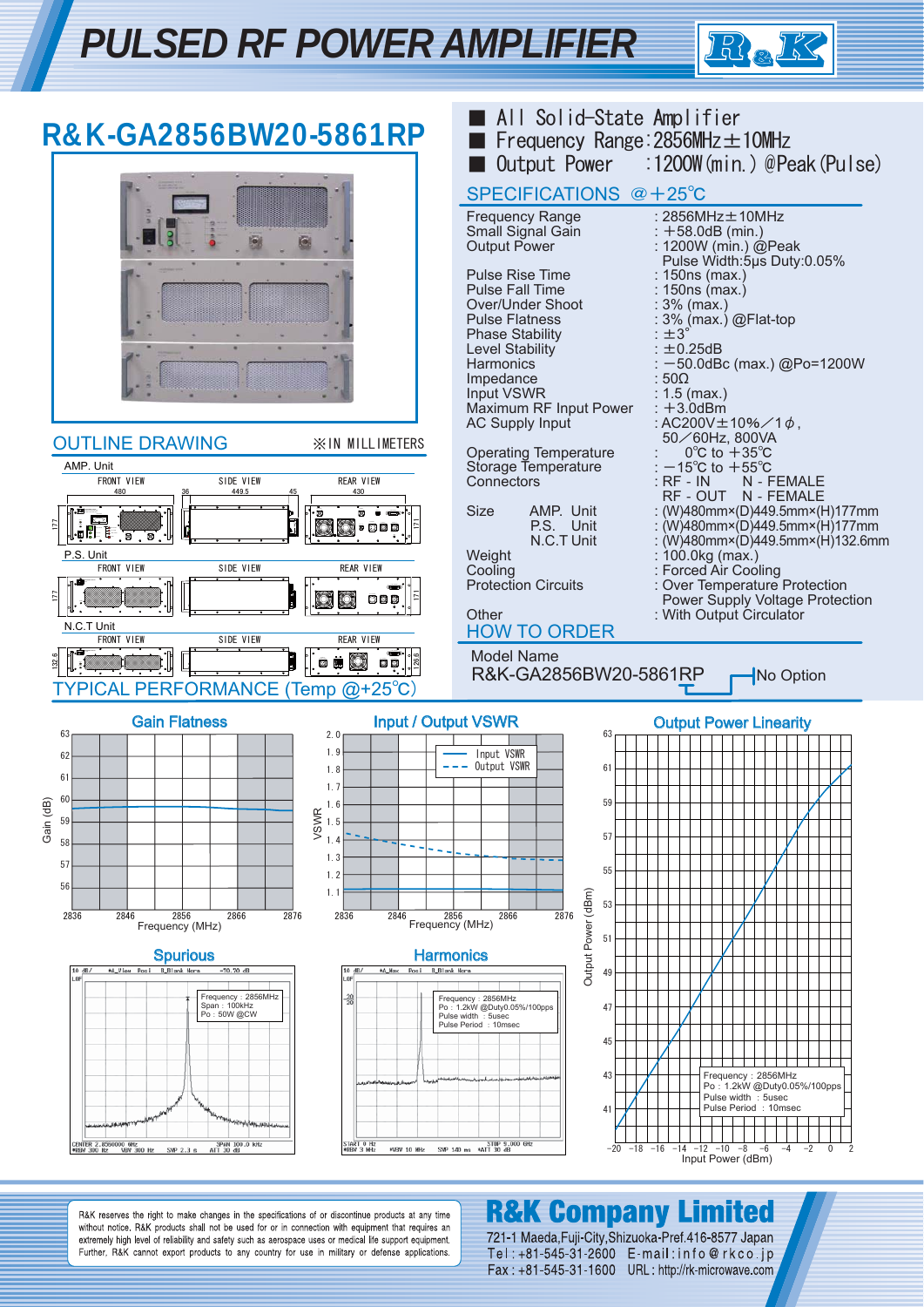

### TYPICAL PERFORMANCE (Temp @+25℃)

### ■ Output Pulse Characteristics

Frequency:2856MHz Po:1.2kW @Duty0.05%/100pps Pulse Width : 5usec Pulse Period: 10msec



Rise Time:25ns (10%-90%), Overshoot:≦3%



Fall Time:5ns (90%-10%), Undershoot:≦3% Fall Time:5ns (90%-10%)

|                   | $\Delta: 5.0$ ns<br>@: 47.5ns   |
|-------------------|---------------------------------|
|                   |                                 |
|                   |                                 |
|                   |                                 |
|                   |                                 |
|                   |                                 |
|                   | X: 25ns / DIV<br>Y: 200mV / DIV |
| <b>Ghi</b> 200mVΩ | M 25.0ns Ch2<br>50mV            |
|                   |                                 |

### R&K-GA2856BW20-5861RP

Frequency:2856MHz Po: 800W @Duty0.05%/100pps Pulse Width : 5usec Pulse Period: 10msec

### • Output Pulse **Containers 1 Containers 1 Containers 1 Containers 1 Containers**



### • Pulse Rise インター・トラック トラック トラック トラック Pulse Rise

Rise Time:25ns (10%-90%)



### • Pulse Fall **Contract Contract Fall Contract Pulse Fall • Pulse Fall**



R&K reserves the right to make changes in the specifications of or discontinue products at any time without notice. R&K products shall not be used for or in connection with equipment that requires an extremely high level of reliability and safety such as aerospace uses or medical life support equipment. Further, R&K cannot export products to any country for use in military or defense applications.

# **R&K Company Limited**

721-1 Maeda, Fuji-City, Shizuoka-Pref. 416-8577 Japan Tel: +81-545-31-2600 E-mail: info@rkco.jp Fax: +81-545-31-1600 URL: http://rk-microwave.com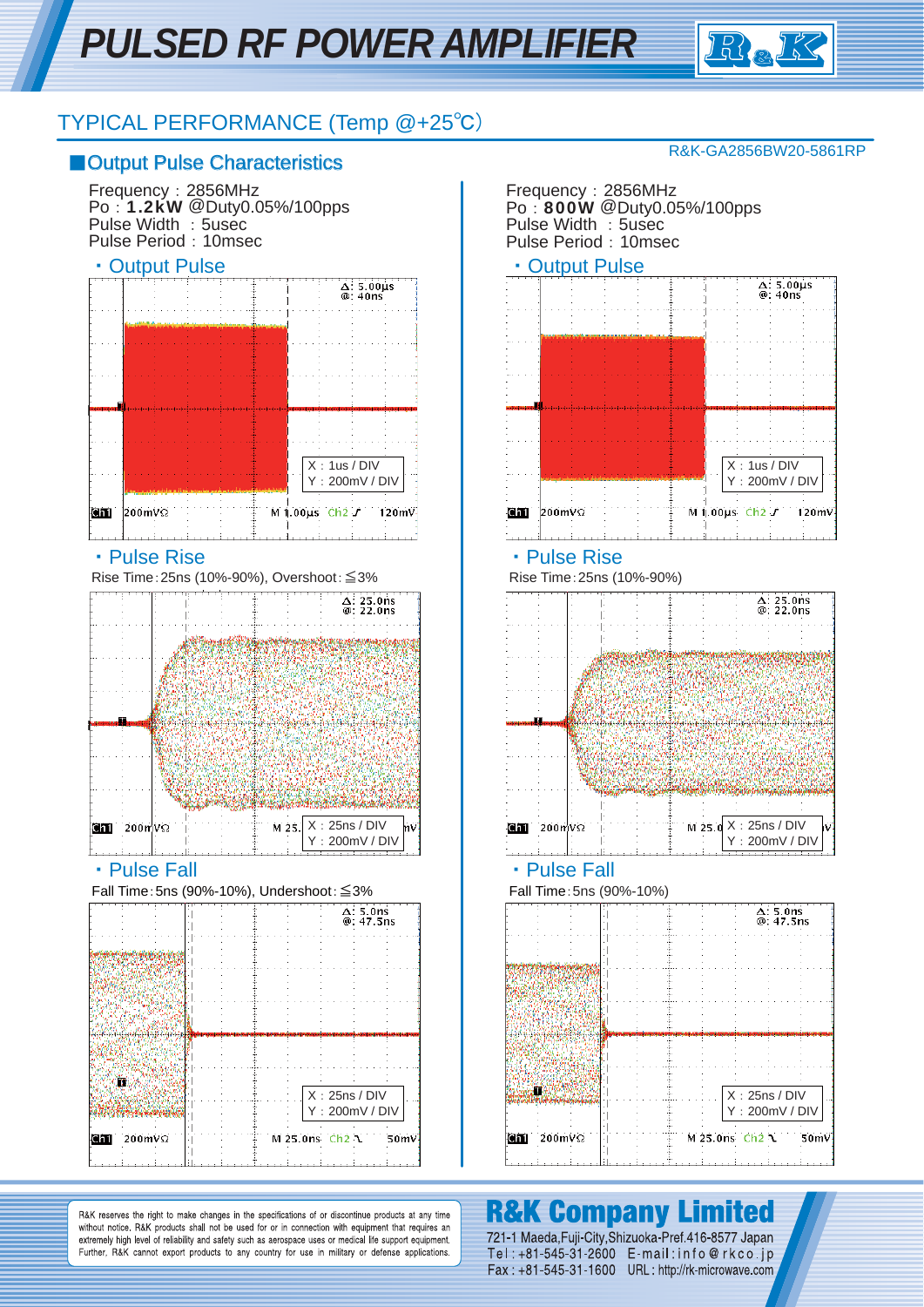

R&K-GA2856BW20-5861RP

### TYPICAL PERFORMANCE (Temp @+25℃)

### ■Phase Stability



Phase Stability v.s. Output Power



### Gain & Phase Flatness

Frequency:2856MHz Po:1.2kW @Duty0.05%/100pps Pulse Width: 5usec Pulse Period: 10msec



### Frequency:2856MHz Po:500W @Duty0.05%/100pps Pulse Width : 5usec Pulse Period: 10msec



## **R&K Company Limited**

R&K reserves the right to make changes in the specifications of or discontinue products at any time without notice. R&K products shall not be used for or in connection with equipment that requires an extremely high level of reliability and safety such as aerospace uses or medical life support equipment. Further, R&K cannot export products to any country for use in military or defense applications.

721-1 Maeda, Fuji-City, Shizuoka-Pref. 416-8577 Japan Tel: +81-545-31-2600 E-mail: info@rkco.jp Fax: +81-545-31-1600 URL: http://rk-microwave.com